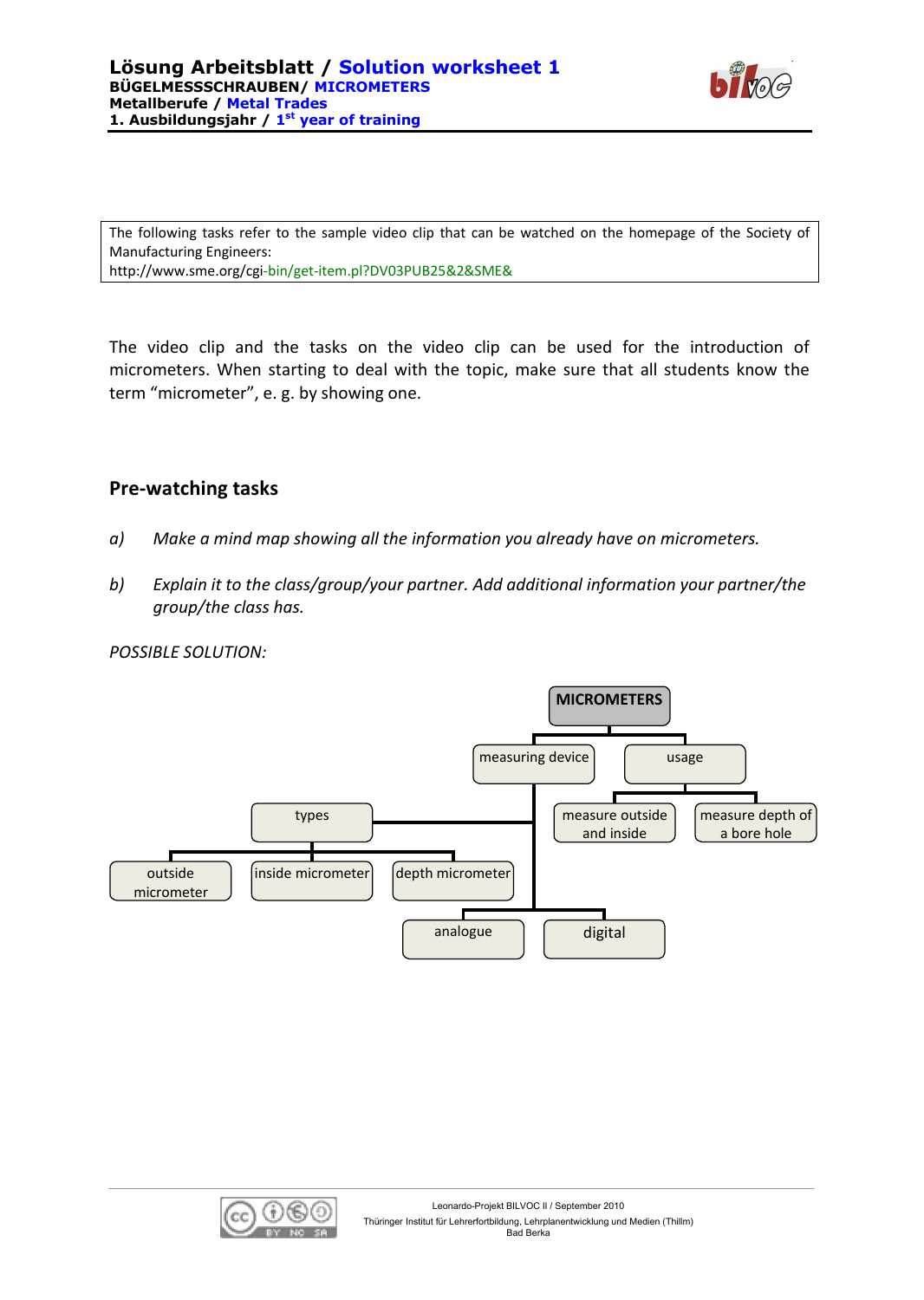

# **Tasks while watching**

*Watch the video clip twice and do the following tasks.*

## **1) General facts about micrometers**

*Complete the sentences.*

- a) What makes each type of micrometer different is the thread pitch of the spindle screw.
- b) The thread pitch is the distance between two adjacent *[benachbart]* thread crests.
- c) Each revolution of the thimble of a micrometer moves the micrometer spindle.

### **2) The graduation of the micrometer**

*Match the sentence parts.*  $(\rightarrow)$ 



#### **3) Reading a micrometer**

*Can you correct the mistakes? Replace the wrong words with the correct ones.* 

To read this micrometer, add the number of millimetres and half millimetres visible on the **thimble** sleeve to the number of hundredths of a millimetre indicated by the thimble graduation which coincides with the **vertical graduation reading line** on the micrometer sleeve.